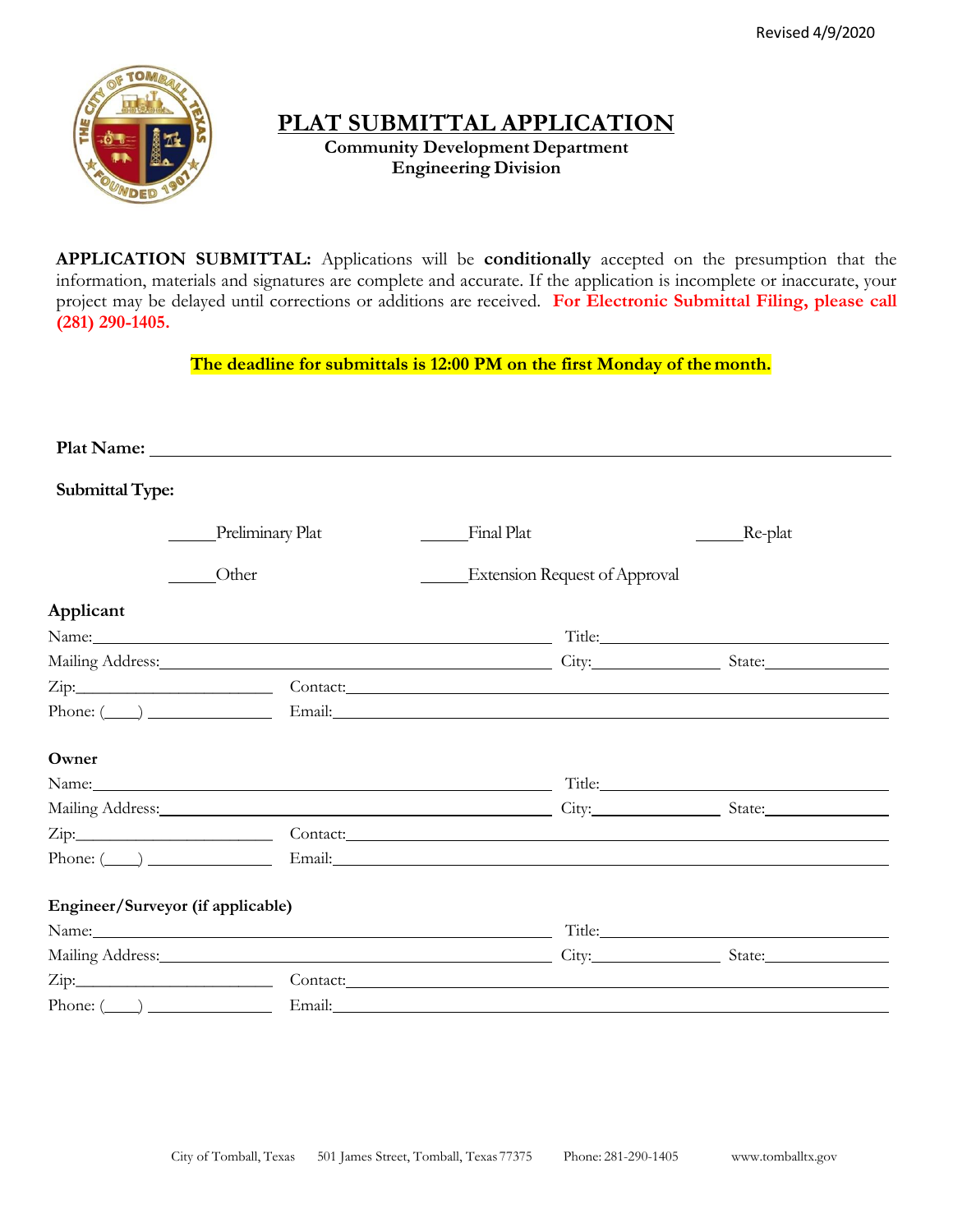# **Location of Property to be Platted:**

| Within City Limits                      |                                                                          | Within Extra Territorial Jurisdiction (ETJ)                                                                                                                                                                                          |  |  |
|-----------------------------------------|--------------------------------------------------------------------------|--------------------------------------------------------------------------------------------------------------------------------------------------------------------------------------------------------------------------------------|--|--|
|                                         |                                                                          | City: Current County: County: County: County: County: County: County: County: County: County: County: County: County: County: County: County: County: County: County: County: County: County: County: County: County: County:        |  |  |
|                                         |                                                                          |                                                                                                                                                                                                                                      |  |  |
|                                         | Geographic Location (Use Name of Major Street, Bayous, Creeks, Streams): |                                                                                                                                                                                                                                      |  |  |
|                                         |                                                                          | North of East of East of Texas and Texas and Texas and Texas and Texas and Texas and Texas and Texas and Texas and Texas and Texas and Texas and Texas and Texas and Texas and Texas and Texas and Texas and Texas and Texas a       |  |  |
|                                         |                                                                          |                                                                                                                                                                                                                                      |  |  |
| Districts:                              |                                                                          |                                                                                                                                                                                                                                      |  |  |
|                                         |                                                                          | School: County Commissioner's Precinct:                                                                                                                                                                                              |  |  |
|                                         |                                                                          |                                                                                                                                                                                                                                      |  |  |
|                                         |                                                                          |                                                                                                                                                                                                                                      |  |  |
| Plat Data:                              |                                                                          |                                                                                                                                                                                                                                      |  |  |
| Location in Floodplain:                 |                                                                          |                                                                                                                                                                                                                                      |  |  |
|                                         |                                                                          | 100-Year Floodplain (1% Annual Chance Floodplain) Base Flood Elevation<br>500-Year Floodplain (0.2% Annual Chance Floodplain) Base Flood Elevation<br>Other Areas (Areas determined to be outside the 0.2% Annual Chance Floodplain) |  |  |
| (Attach additional sheets if necessary) |                                                                          |                                                                                                                                                                                                                                      |  |  |
|                                         |                                                                          | Certification (Name; If company or corporation, name of officers; address; zip code; telephone):                                                                                                                                     |  |  |
| Owner of Record:                        |                                                                          |                                                                                                                                                                                                                                      |  |  |
|                                         |                                                                          |                                                                                                                                                                                                                                      |  |  |
| Optioned By:                            |                                                                          |                                                                                                                                                                                                                                      |  |  |
|                                         |                                                                          |                                                                                                                                                                                                                                      |  |  |
| Developer:                              |                                                                          |                                                                                                                                                                                                                                      |  |  |
|                                         |                                                                          |                                                                                                                                                                                                                                      |  |  |
|                                         |                                                                          |                                                                                                                                                                                                                                      |  |  |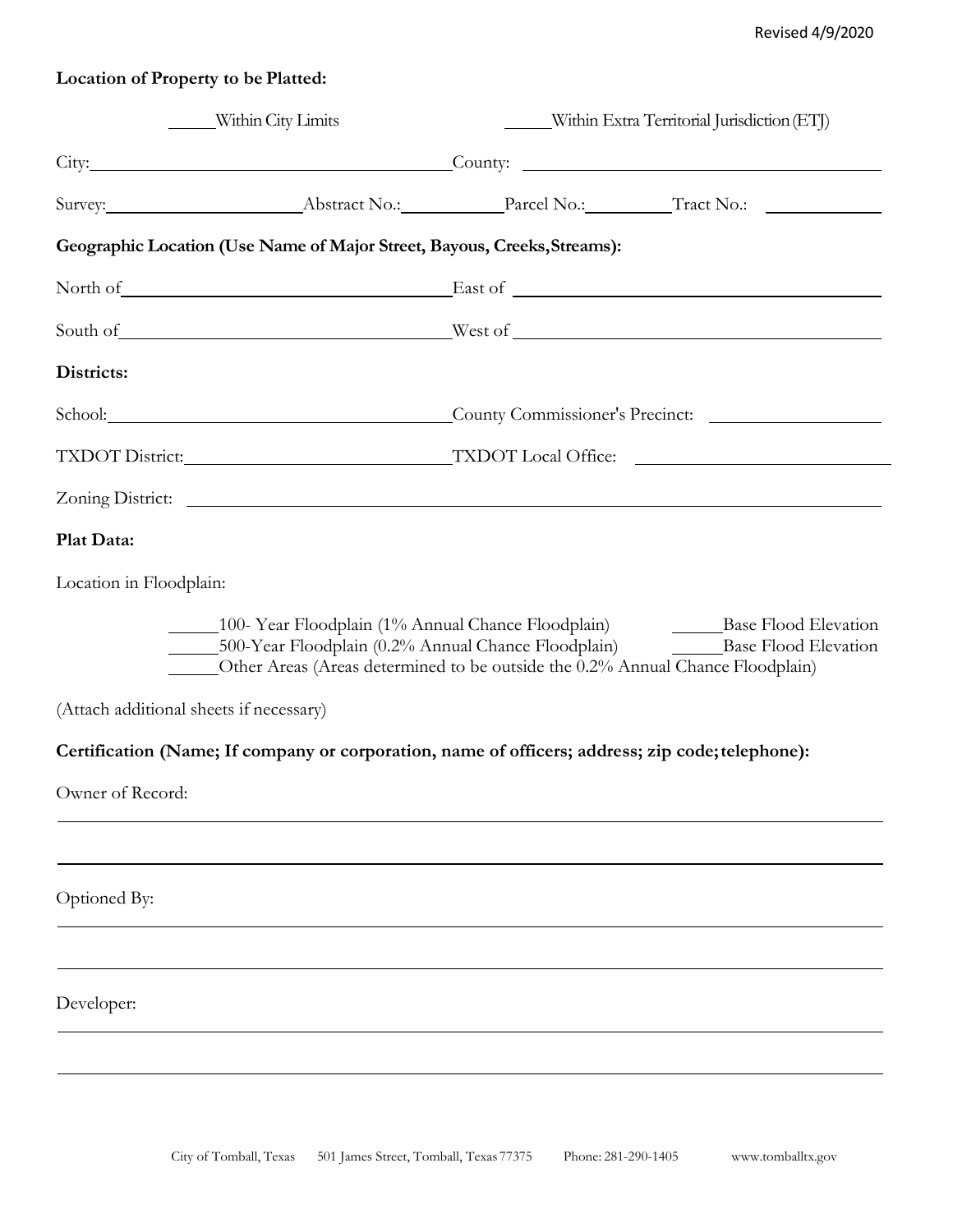Architect or Engineer:

Applicant:

**This is to certify that the information on this form is COMPLETE, TRUE and CORRECT and the undersigned is authorized to make this application.**

Signature of Owner or Agent

Date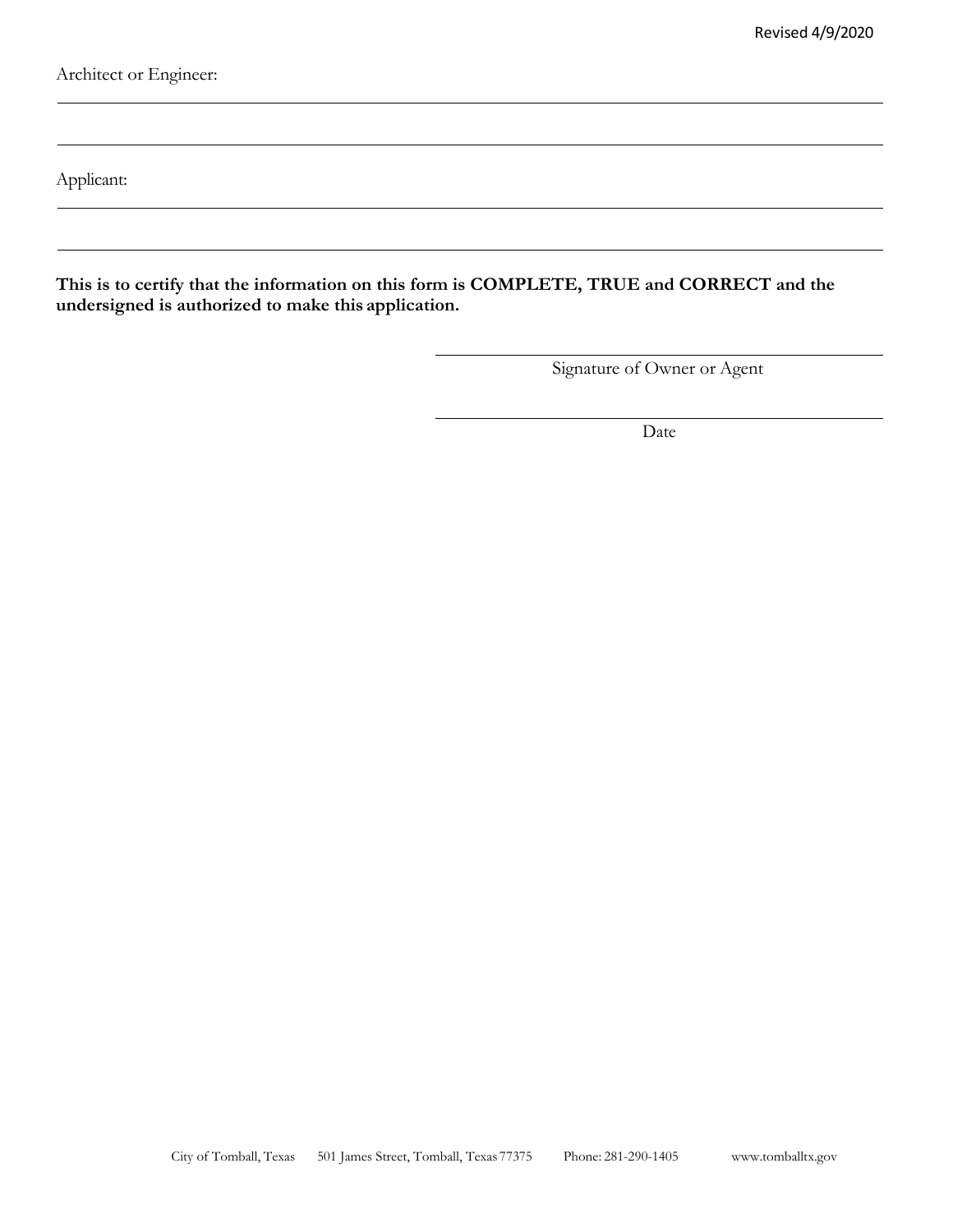# **(FOR COMMUNITY DEVELOPMENT DEPARTMENT USEONLY)**

**Plat Submittal Checklist: (Unless otherwise stated, ALL items are required to be submitted with the first plat application) Digital Submittal – Contact (281) 290-1405 for digital submittalprocedure** Plat submittal application **-** *Application completed andsigned* Fees Preliminary plat fee (\$\_\_\_\_\_\_check payable to City of Tomball) Final plat fee (\$\_\_\_\_\_\_\_ check payable to City of Tomball) Recording fee (\$ check payable to City of Tomball) Title opinion - No more than 45 days old at the time of planning and zoning meeting Letters to utility companies – Contact information below **Hardcopy Recordation Submittal (501 James Street, Tomball, Texas77375)** Original Tax Certificates: County School (1) Final Mylar/Transparency (Rolled) – Final, corrected, mylar must include all changes requested by the planning and zoning commission and the city engineer. **Note: Do NOT submit the mylar copy until the City Engineer, or designee, has reviewed the plat and requested the mylar.**

**Date Application Received By Community Development Department**

**(Signature – Community DevelopmentDepartment)**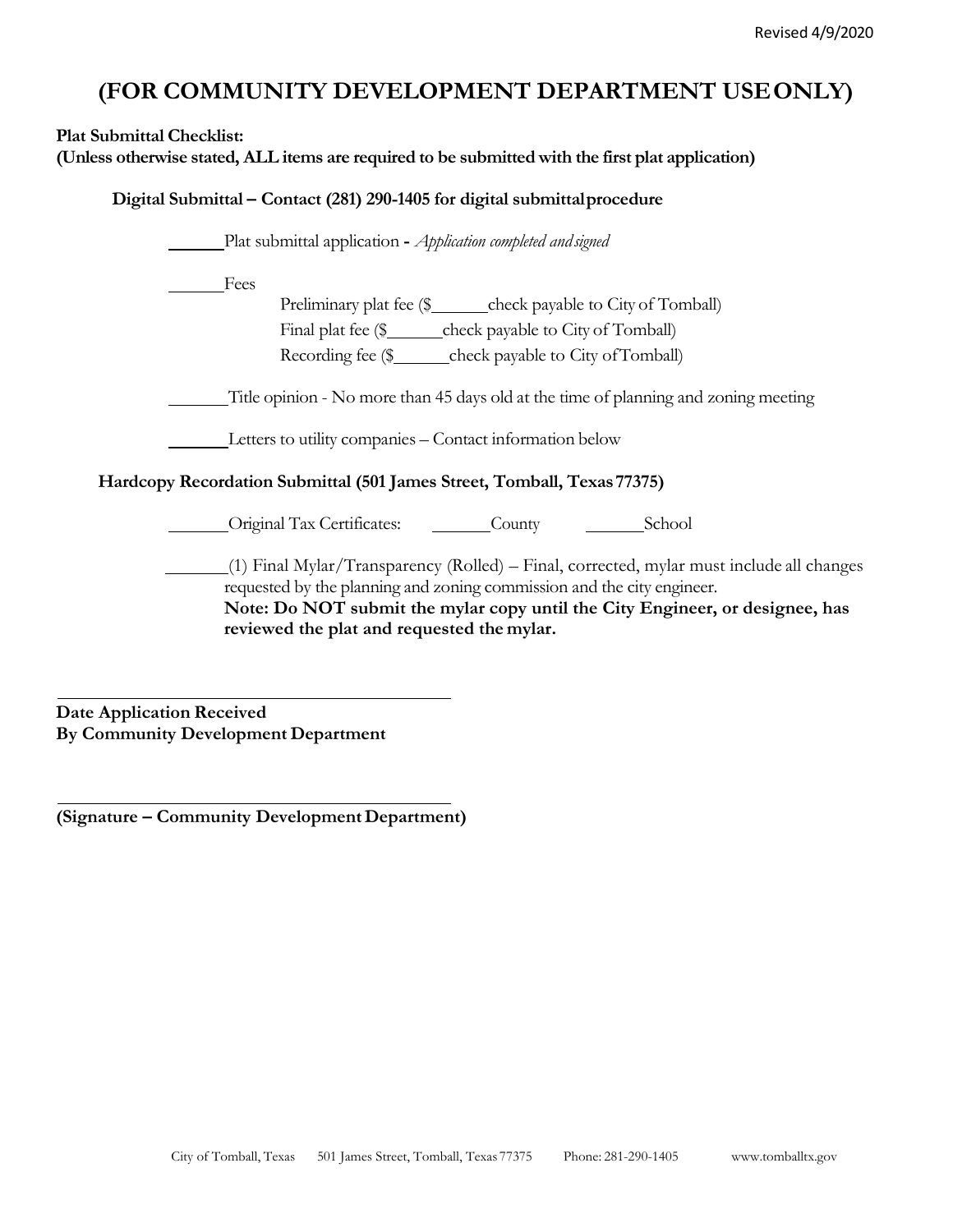# **City of Tomball Plat Procedures**

The submittal deadline to get on the agenda is noon on the  $1<sup>st</sup>$  Monday of the month.

Planning and Zoning Commission meetings are held the  $2<sup>nd</sup>$  Monday of the month.

If a lot has never been platted before, then it must be platted as a preliminary plat and then a final plat. If a lot has been platted before, also known as a re-plat, it will be platted as a final plat.

The following items must accompany all applications:

- The plat in PDF form
- Title report/city planning letter in PDF form (No more than 45 days old at the time of the Planning and Zoning Commission meeting)
- Letters sent to utility companies in PDF form
- Original hardcopy county tax certificate (Harris or Montgomery the City's taxes are collected by the County)
- Original hardcopy school district tax certificate (Tomball, Klein, or Magnolia)

# **Note: Do NOT submit a Mylar until the City Engineer, or designee, has reviewed the plat and requested the Mylar.**

# **Preliminary plat (if applicable) must be closed out and filed with the City of Tomball priorto the final plat submittal.**

The following fees must be paid when submitting the application:

| Preliminary Plat:                   |                                                                                     |
|-------------------------------------|-------------------------------------------------------------------------------------|
| \$200.00                            | <b>Base Fee</b>                                                                     |
| \$1.00                              | Per Lot                                                                             |
| \$5.00                              | Per Acre (for reserves within a subdivision that do not include single-family lots) |
| Final Plat:                         |                                                                                     |
| \$200.00                            | <b>Base Fee</b>                                                                     |
| \$0.50                              | Per Lot                                                                             |
| \$2.00                              | Per Acre (for reserves within a subdivision that do not include single-family lots) |
| <u>Recording &amp; Filing Fees:</u> |                                                                                     |
| \$150.00                            | For the first sheet                                                                 |
| \$50.00                             | For each additional sheet.                                                          |
|                                     |                                                                                     |
| $\cdots$                            |                                                                                     |

Fees may be paid by:

- Check dropped off or mailed to City of Tomball Engineer 501 James Street Tomball, Texas 77375
- Credit card (Master Card or Visa) ( 281) 290-1405
- Cash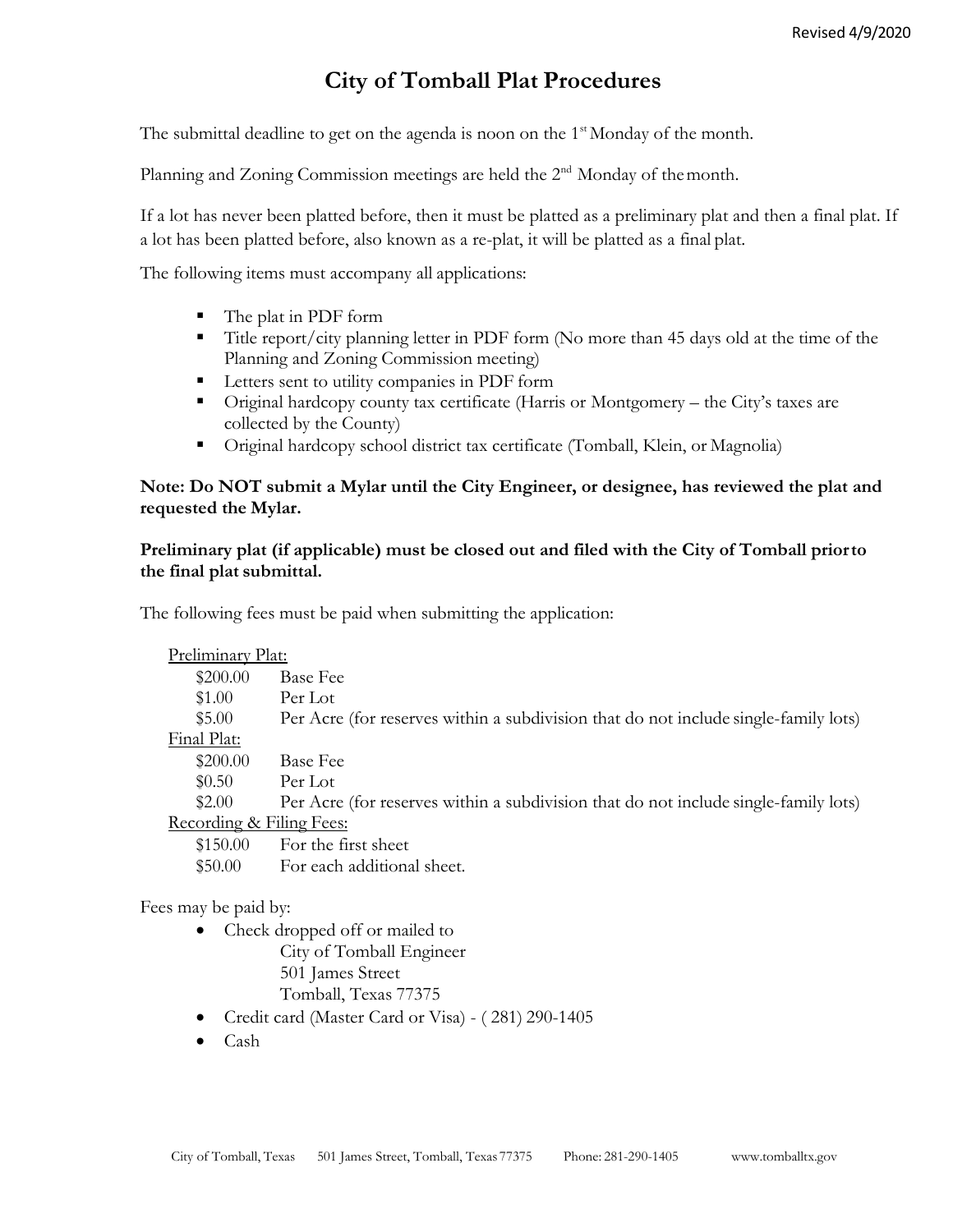# **Utility Addresses for Utility Notification Letters**

Per the City of Tomball Code of Ordinances, utility notification letters are required for preliminary plats and re-plats.

**Sec. 40-28. Application for preliminary plat approval.**

**5) Notice to utilities. Evidence of notice to all utility companies that provide service to the area encompassed by the proposed subdivision, whether public or private, shall accompany each application for preliminary plat approval. Such notice shall contain a statement of the intent to subdivide, the intended use of the property within the subdivision, and shall have attached to such notice a copy of the preliminary plat that is filed within the city.**

CenterPoint Energy/Houston Comcast Surveying & Right of Way 8500 W. Tidwell P.O. Box 1700 Houston, Texas 77040 Houston, Texas 77251-1700

AT&T Communications 7602 Spring Cypress Road, Room 226 Spring, Texas 77379

## **Sample Letter:**

To Whom It May Concern:

I am enclosing a copy of a proposed (Type of Plat) plat of (Plat Title). The purpose of the plat is to create a (Type of Use) Lot. We are preparing the plat for recordation in the Map Records of Harris County. Per the City of Tomball Development Procedures, we are requesting a "No Objection" letter for the attached plat.

If you have any questions or comments please contact\_\_\_\_(Contact Person) at (Telephone Number) .

Please send a copy of the report to (Surveyor or Owner Contact), by fax to (Fax Number) or email to (Email Address).

Thank you,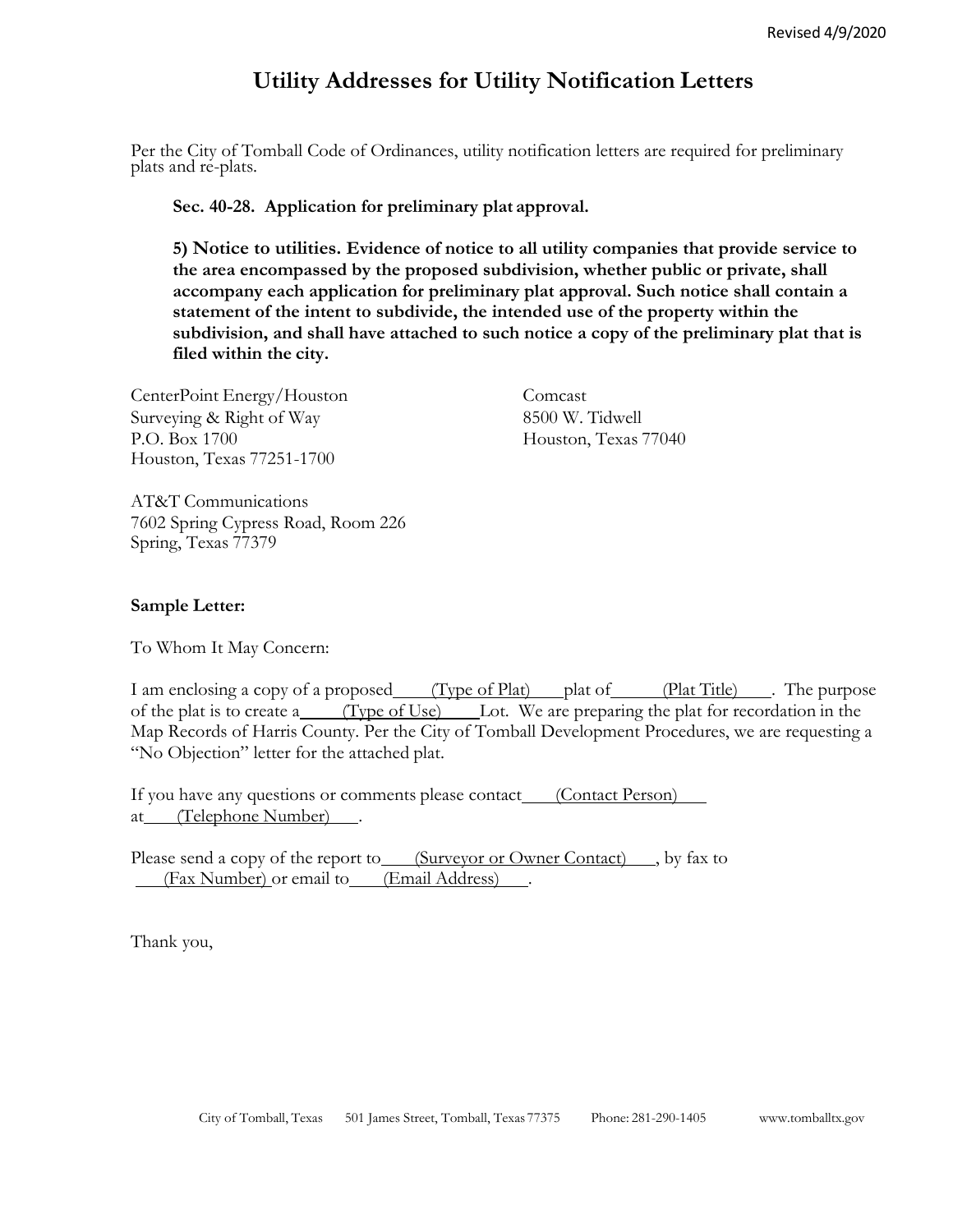# **Public Hearing and Notification Requirements**

# **Special Public Hearing Notices for Replatting Properties deed restricted for residential useor located within Single Family or Duplex ResidentialDistrict**

Replats of property that has been deed restricted for residential use or that is located within a singlefamily or duplex zoning district may require special notice for a public hearing. Special notice of the public hearing shall be given by the 15th day before the date of the hearing by (1) publication in an official newspaper; and (2) by written notice to the owners of lots that are in the original subdivision and that are within 200 feet of the lots to be replatted, as indicated on the most recently approved county tax roll. (Local Government Code Sec 212.015)

## **Plats Located within Tomball Corporate CityLimits**

All properties to be subdivided that are located within the City of Tomball corporate city limits must meet the minimum lot area and dimension requirements as defined by Chapter 50 of the Code of Ordinances.

## Plats Located within Tomball Extraterritorial Jurisdiction

All properties to be subdivided that are located within the City of Tomball extraterritorial jurisdiction must adhere to the requirements described by Chapter 40 of the Tomball Code of Ordinances ("Subdivisions").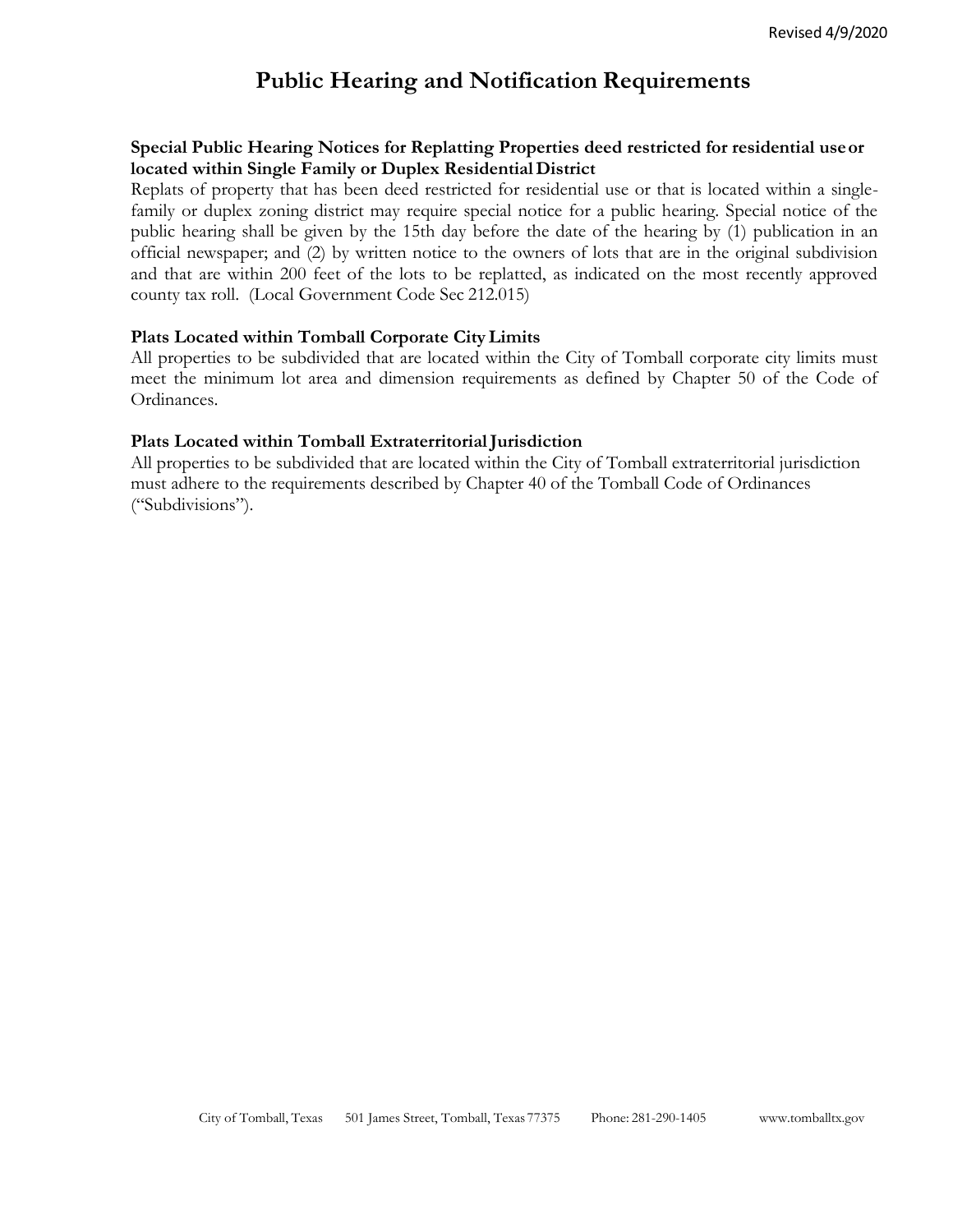# **Dedication Statements and SignatureBlocks**

# **Thefollowingstatementsandacknowledgementswillberequiredonallplats:**

### **Dedication Statement(s):**

I (or we), (name of owner or owners) acting by and through (name and title of officer) being officers of (name of company or corporation), owner (or owners) in this section after referred to as owners (whether one or more) of the (number of acres) acre tract described in the above and foregoing plat of (name of subdivision or development), do hereby make and establish said subdivision of said property according to all liens, dedications, restrictions and notations on said plat and hereby dedicate to the use of the public forever, all streets, alleys, parks, watercourses, drains, easements, and public places shown thereon for the purposes and considerations therein expressed; and do hereby bind myself (or ourselves), my (or our) heirs, successors and assigns to warrant and forever defend the title to the land so dedicated.

FURTHER, owners have dedicated and by these presents do dedicate to the use of the public for public utility purposes forever an unobstructed aerial easement five feet in width from a plane 20 feet above the ground level upward, located adjacent to all public utility easements shown hereon.

### **Additional paragraphs to be added as appropriate and as follows:**

(When estate subdivisions are created which will not be required to have cement concrete streets, gutters, or storm sewers.)

FURTHER, owners do hereby covenant and agree that all of the property within the boundaries of this plat shall be restricted to provide that drainage structures under private driveways shall have a net drainage opening area of sufficient size to permit the free flow of water without backwater and in no instance have a drainage opening of less than one and three quarters square feet (18-inch diameter) with culverts or bridges to be provided for all private driveways or walkways crossing such drainage facilities.

(When plat contains natural drainageways such as bayous, creeks, gullies, ravines, draws, or drainage ditches.)

FURTHER, owners do hereby dedicate to the public a strip of land 15 feet wide on each side of the centerline of any and all bayous, creeks, gullies, ravines, draws, sloughs, or other natural drainage courses located and depicted upon in said plat, as easements for drainage purposes, giving the City of Tomball, Harris County, or any other governmental agency, the right to enter upon said easement at any and all times for the purpose of construction and maintenance of drainage facilities and structures.

FURTHER, owners do hereby covenant and agree that all of the property within the boundaries of this plat and adjacent to any drainage easement, ditch, gully, creek, or natural drainageway shall hereby be restricted to keep such drainageways and easements clear of fences, buildings, planting, and other obstructions to the operation and maintenance of the drainage facility and that such abutting property shall not be permitted to drain directly into this easement, except by means of an approved drainage structure.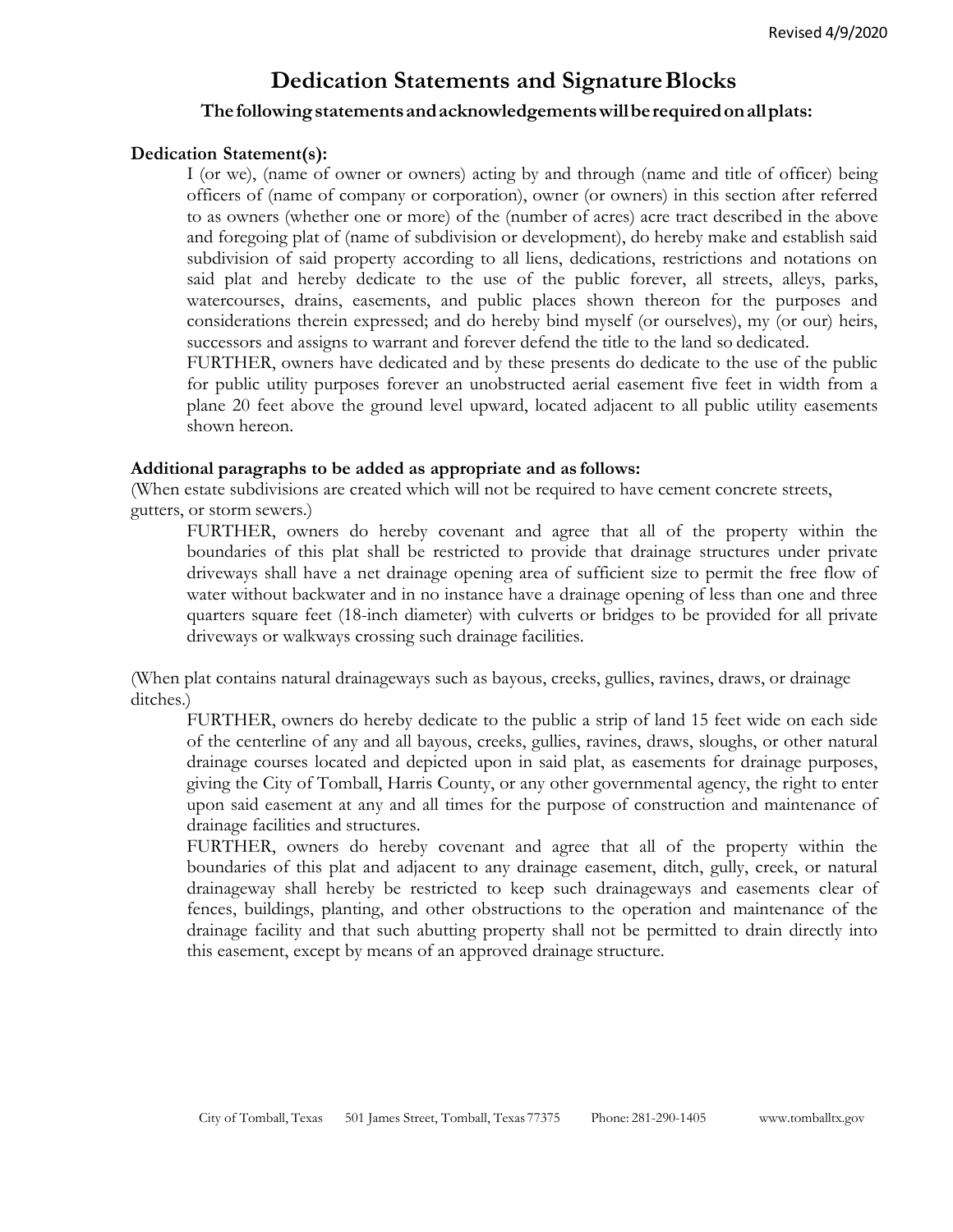#### **Owner(s)' Acknowledgement:**

WITNESS my (or our) hand in the City of Tomball, Texas, this (number) day of (month), (year).

#### (When owner is a company or corporation)

IN TESTIMONY WHEREOF, the (name of company) has caused these presents to be signed by (name of president), its president, thereunto authorized, attested by its secretary (or authorized trust officer), (name of secretary or authorized trust officer), and its common seal hereunto affixed this (number) day of (month), (year).

#### **Notary Acknowledgement(s):**

#### **Leinholder(s) Acknowledgement (if applicable):**

I, (or we), (name of mortgagee or names of mortgagees), owner and holder (or owners and holders) of a lien (or liens) against the property described in the plat known as (name of plat), said lien (or liens) being evidenced by instrument of record in Volume , Page , (or Film Code No. ) of the Mortgage Records of (name of county in which the plat is located), Texas, do hereby in all things subordinate our interest in said property to the purposes and effects of said plat and the dedications and restrictions shown in this section to said plat and I (or we) hereby confirm that I am (or we are) the present owner (or owners) of said lien (or liens) and have not assigned the same nor any part thereof.

#### **CertificateofEngineerorSurveyor:**

I, (name of civil engineer or surveyor), am authorized (or registered) under the laws of the State of Texas to practice the profession of civil engineering (or surveying) and hereby certify that the above subdivision is true and correct; was prepared from an actual survey of the property made under my supervision on the ground; that all boundary corners, angle points, points of curvature, and other points of reference have been marked with iron (or other suitable permanent metal) pipes or rods having an outside diameter of not less than three-quarter inch and a length of not less than three feet; and that the plat boundary corners have been tied to the nearest survey corner.

#### **CertificateforthePlanningandZoningCommisssion:**

This is to certify that the planning and zoning commission of the City of Tomball has approved this plat and subdivision of (name of subdivision) in conformance with the laws of the state and the ordinances of the city as shown hereon and authorized the recording of this plat this (number) day of (month), (year).

#### **Certificate for County Clerk:**

I, (name of county clerk), County Clerk of Harris County, Texas, do hereby certify that the within instrument with its certificate of authentication was filed for registration in my office on (date and month), (year), at (time) o'clock (a.m. or p.m.), and in Volume (number), Page (number, or when applicable Film Code numbers) of the map records of Harris County for said County. Witness my hand and seal of office, at Harris County, Texas, the day and date last above written.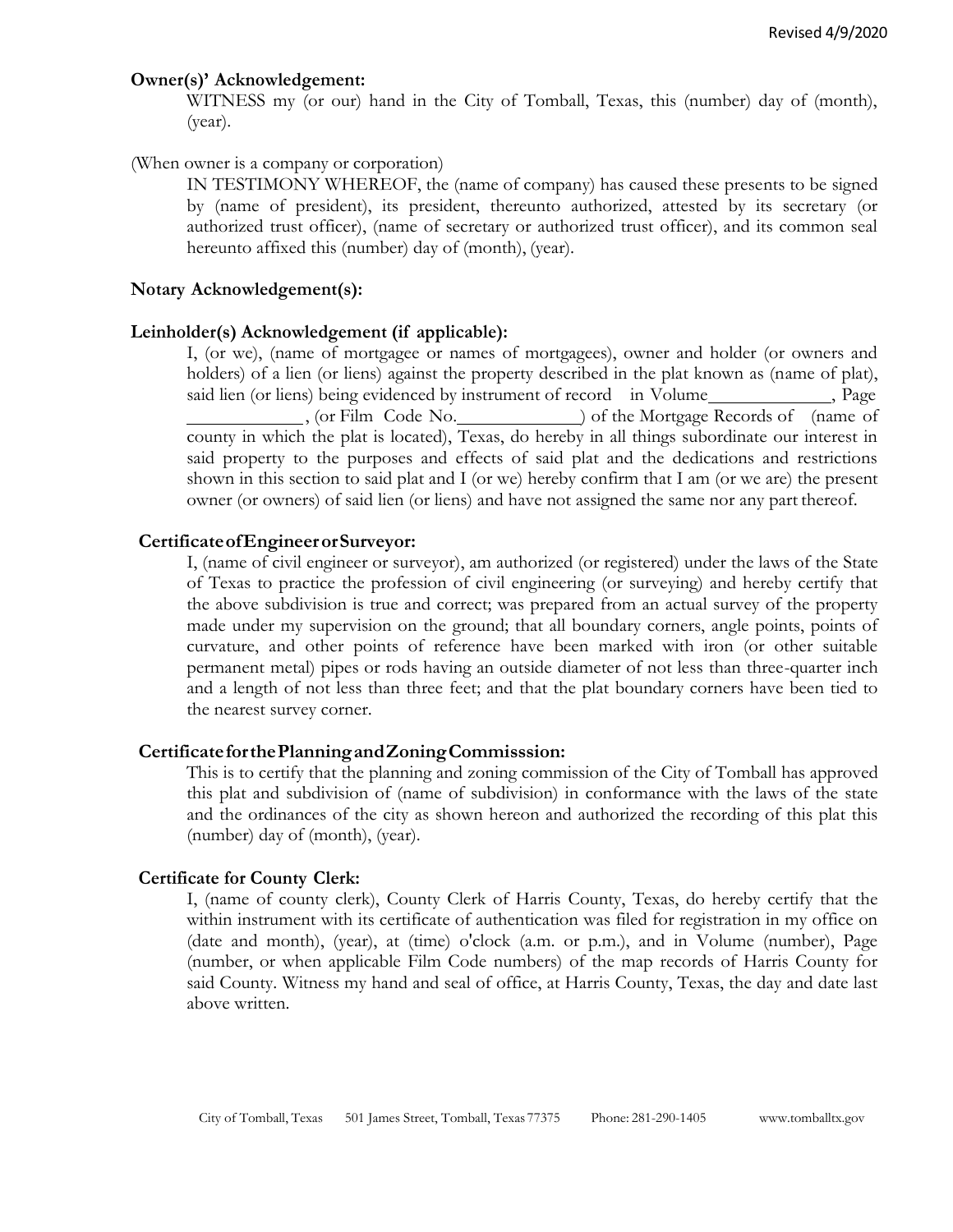#### **Encumbrances Certificate (only on preliminary plats):**

I, (name of applicant or person who prepared the plat), do hereby certify that all existing encumbrances, such as various types of easements both public and private, fee strips, and all significant topographical features which would affect the physical development of the property illustrated on this plat are accurately identified and located and further certify that this plat represents all of the contiguous land which the (owner of subdivider) owns or has a legal interest in. (In those instances where the owner or subdivider owns or has a legal interest in any adjacent property, this paragraph must be modified to reflect the extent of such ownership and a boundary description of the land involved must be provided.)

NOTE: ETJ plats may have additional signatory requirements from theCounty.